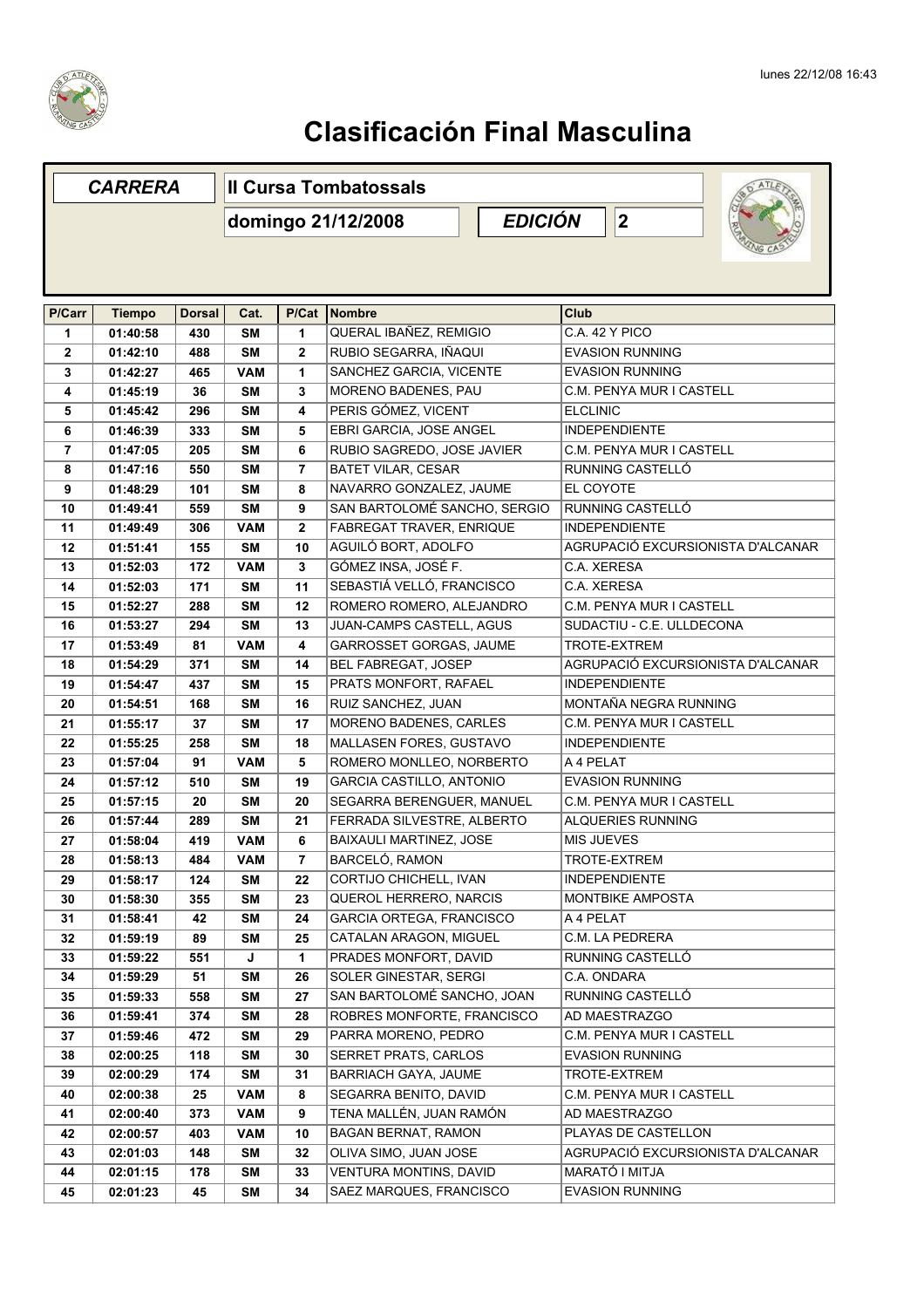

| 46       | 02:01:49             | 96        | SΜ         | 35       | BETORET TRAVER, ALEJANDRO                         | <b>INDEPENDIENTE</b>                              |
|----------|----------------------|-----------|------------|----------|---------------------------------------------------|---------------------------------------------------|
| 47       | 02:02:39             | 210       | <b>SM</b>  | 36       | <b>BARTOLL IBAÑEZ, JOSE</b>                       | <b>INDEPENDIENTE</b>                              |
| 48       | 02:02:45             | 129       | <b>SM</b>  | 37       | MOLINER HOYOS, IVAN                               | <b>INDEPENDIENTE</b>                              |
| 49       | 02:02:54             | 78        | <b>VAM</b> | 11       | BELTRÁN MIRAVET, RAMIRO                           | CLUB MUNTANYA CASTELLÓ                            |
| 50       | 02:02:57             | 23        | <b>VAM</b> | 12       | ROJO ROMERO, VICTOR                               | CLUB ESPORTIU VINARÓS                             |
| 51       | 02:03:01             | 120       | SM         | 38       | RIBERA SILVESTRE, ALVARO                          | A 4 PELAT                                         |
| 52       | 02:03:44             | 506       | <b>SM</b>  | 39       | CHIMENO BIEL, RAMON                               | <b>INDEPENDIENTE</b>                              |
| 53       | 02:03:48             | 176       | <b>SM</b>  | 40       | ORTIZ DE FEZ, FERNANDO                            | PAS A PAS                                         |
| 54       | 02:04:23             | 32        | <b>SM</b>  | 41       | MECHO PARRA, VICENTE                              | A 4 PELAT                                         |
| 55       | 02:04:25             | 27        | <b>SM</b>  | 42       | BASCUÑANA GONZALEZ, JUAN                          | <b>INDEPENDIENTE</b>                              |
| 56       | 02:04:36             | 110       | <b>SM</b>  | 43       | PEREZ SANTOLARIA, VICENTE                         | <b>CIRAT</b>                                      |
| 57       | 02:04:46             | 134       | <b>VAM</b> | 13       | CONEJOS BOU, JULIO                                | CENTRE EXCURSIONISTA DE L'ALCORA                  |
| 58       | 02:05:00             | 13        | <b>VAM</b> | 14       | DE PACO LOPEZ, FRANCISCO JOSE                     | MARATÓ I MITJA                                    |
| 59       | 02:05:11             | 394       | <b>SM</b>  | 44       | BELLES NEGRE, IVAN                                | <b>INDEPENDIENTE</b>                              |
| 60       | 02:05:15             | 143       | <b>VAM</b> | 15       | TROYANO PINO, PEDRO                               | MARATÓ I MITJA                                    |
| 61       | 02:05:19             | 179       | <b>SM</b>  | 45       | REOLID MARTINEZ, JESUS                            | H_DOS_O                                           |
| 62       | 02:06:19             | 341       | <b>SM</b>  | 46       | SALVADOR GOZALBO, JOSE MIGUEL                     | <b>MARATÓ I MITJA</b>                             |
| 63       | 02:06:34             | 187       | <b>SM</b>  | 47       | GONZALEZ ESCRIG, ISRAEL                           | C.M. LA PEDRERA                                   |
| 64       | 02:06:38             | 310       | <b>SM</b>  | 48       | CAMPOS RIBES, JOAN                                | C.M. AT-ZENET                                     |
| 65       | 02:07:32             | 393       | <b>SM</b>  | 49       | VELASCO CASTAÑEDA, ALI YESID                      | <b>EVASION RUNNING</b>                            |
| 66       | 02:08:46             | 47        | <b>SM</b>  | 50       | GONZÁLEZ SALVADORº, CÉSAR                         | <b>INDEPENDIENTE</b>                              |
| 67       | 02:08:52             | 92        | <b>SM</b>  | 51       | ROGLA MARTINEZ, JUAN CARLOS                       | A 4 PELAT                                         |
| 68       | 02:08:56             | 398       | <b>SM</b>  | 52       | CARBALLO FERNANDEZ, JOSE                          | <b>INDEPENDIENTE</b>                              |
| 69       | 02:09:14             | 252       | <b>VAM</b> | 16       | ANDREU MONTAÑES, SERGIO                           | CAFE ANGEL                                        |
| 70       | 02:09:23             | 44        | <b>SM</b>  | 53       | MONFORT MOLINER, CARLOS                           | <b>CAFE ANGEL</b>                                 |
| 71       | 02:09:32             | 207       | <b>SM</b>  | 54       | SIMÓ VILA, JUAN ANDRES                            | AGRUPACIÓ EXCURSIONISTA D'ALCANAR                 |
| 72       | 02:09:36             | 206       | <b>SM</b>  | 55       | MUÑOZ ALARCÓN, ALFREDO                            | C.A. CHESTE                                       |
| 73       | 02:09:44             | 412       | <b>SM</b>  | 56       | TORREPEQUEÑA MARZA, ALBERTO                       | <b>INDEPENDIENTE</b>                              |
| 74       | 02:10:07             | 98        | <b>SM</b>  | 57       | GARRIDO URBANO, FRANCISCO                         | <b>INDEPENDIENTE</b>                              |
| 75       | 02:10:28             | 226       | <b>SM</b>  | 58       | COBOS MALAGON, JUAN JOSE                          | <b>INDEPENDIENTE</b>                              |
| 76       | 02:10:30             | 256       | <b>SM</b>  | 59       | SELMA CASANOVA, ALEJANDRO                         | MONTAÑA NEGRA RUNNING                             |
| 77       | 02:10:43             | 139       | <b>VAM</b> | 17       | MEDALL CENTELLES, JOSE LUIS                       | <b>INDEPENDIENTE</b>                              |
| 78       | 02:10:48             | 421       | <b>VAM</b> | 18       | CORTES CARMONA, JUAN ANTONIO                      | <b>INDEPENDIENTE</b>                              |
| 79       | 02:10:53             | 456       | <b>VAM</b> | 19       | ANTOLI DOLZ, MIGUEL                               | MARATÓ I MITJA                                    |
| 81       | 02:11:33             | 8         | <b>VAM</b> | 20       | <b>BORJA BADILLO, VICENTE</b>                     | AMICS DEL CLOT                                    |
| 82       | 02:11:37             | 557       | SM         | 60       | MURCIA LOZANO, ADRIAN                             | RUNNING CASTELLÓ                                  |
| 83       | 02:12:04             | 242       | <b>SM</b>  | 61       | CORREDOR MOLINER, MIGUEL                          | TREPA CASTELLET                                   |
| 84       | 02:12:18             | 203       | <b>SM</b>  | 62       | VIVAS VIVAS, RAUL                                 | ARAYA RUNNING                                     |
| 85       | 02:12:22             | 292       | <b>SM</b>  | 63       | CAPARROS CLAVEL, SERGIO                           | <b>EVASION RUNNING</b>                            |
| 86       | 02:12:51             | 312       | SM         | 64       | FERRE ROIG, FELIU                                 | C.E.ULLDECONA-SUDACTIU                            |
| 87       | 02:12:55             | 438       | SM         | 65       | PORCAR MALLEN, ENRIC                              | CENTRE EXCURSIONISTA DE CASTELLO                  |
| 88       | 02:13:03             | 514       | <b>VAM</b> | 21       | GIL GUILLAMON, MANUEL                             | <b>INDEPENDIENTE</b>                              |
| 89       | 02:13:09             | 345       | SM         | 66       | ALBERT BARREDA, ENRIQUE                           | <b>INDEPENDIENTE</b>                              |
| 90       | 02:13:20             | 62        | <b>VAM</b> | 22       | IGLESIAS NEBOT, JUAN JOSE                         | <b>INDEPENDIENTE</b>                              |
| 91       | 02:13:24             | 337       | SM         | 67       | VICENT CUENCA, AGUSTIN                            | MARATÓ I MITJA                                    |
| 92       | 02:13:35             | 40        | SM         | 68       | MATEU CHALER, GUILLERMO                           | LA JARRA                                          |
| 93       | 02:13:45             | 39        | SM         | 69       | COLÓN MÁS, CRISTOBAL<br>PASCUAL FRANCH, MANUEL    | <b>TEAM-DINITIS</b><br><b>TEAM-DINITIS</b>        |
| 94       | 02:13:47             | 41        | <b>SM</b>  | 70       |                                                   |                                                   |
| 95       | 02:13:50             | 330       | <b>VAM</b> | 23       | QUIÑONES YÉBENES, JOSE LUIS                       | <b>INDEPENDIENTE</b>                              |
| 96       | 02:13:54             | 362       | <b>VBM</b> | 1        | CASTILLO MUÑOZ, CONSTANTINO                       | C. ATLETISME ONDA                                 |
| 97       | 02:14:00             | 354       | SM         | 71       | FERRANDO MARTÍ, FERNANDO                          | <b>CELTIC SUBMARI</b>                             |
| 98<br>99 | 02:14:03<br>02:14:06 | 97<br>352 | SM<br>SM   | 72<br>73 | ORTIZ CALVO, SERGIO<br>VISCARRO CARRASCOSO, JOSEP | <b>INDEPENDIENTE</b><br>SUDACTIU - C.E. ULLDECONA |
|          |                      |           |            | 24       | CARCELLER SAFONT, MAURICIO                        | C.A. 42 Y PICO                                    |
| 100      | 02:14:16             | 248       | VAM        |          |                                                   |                                                   |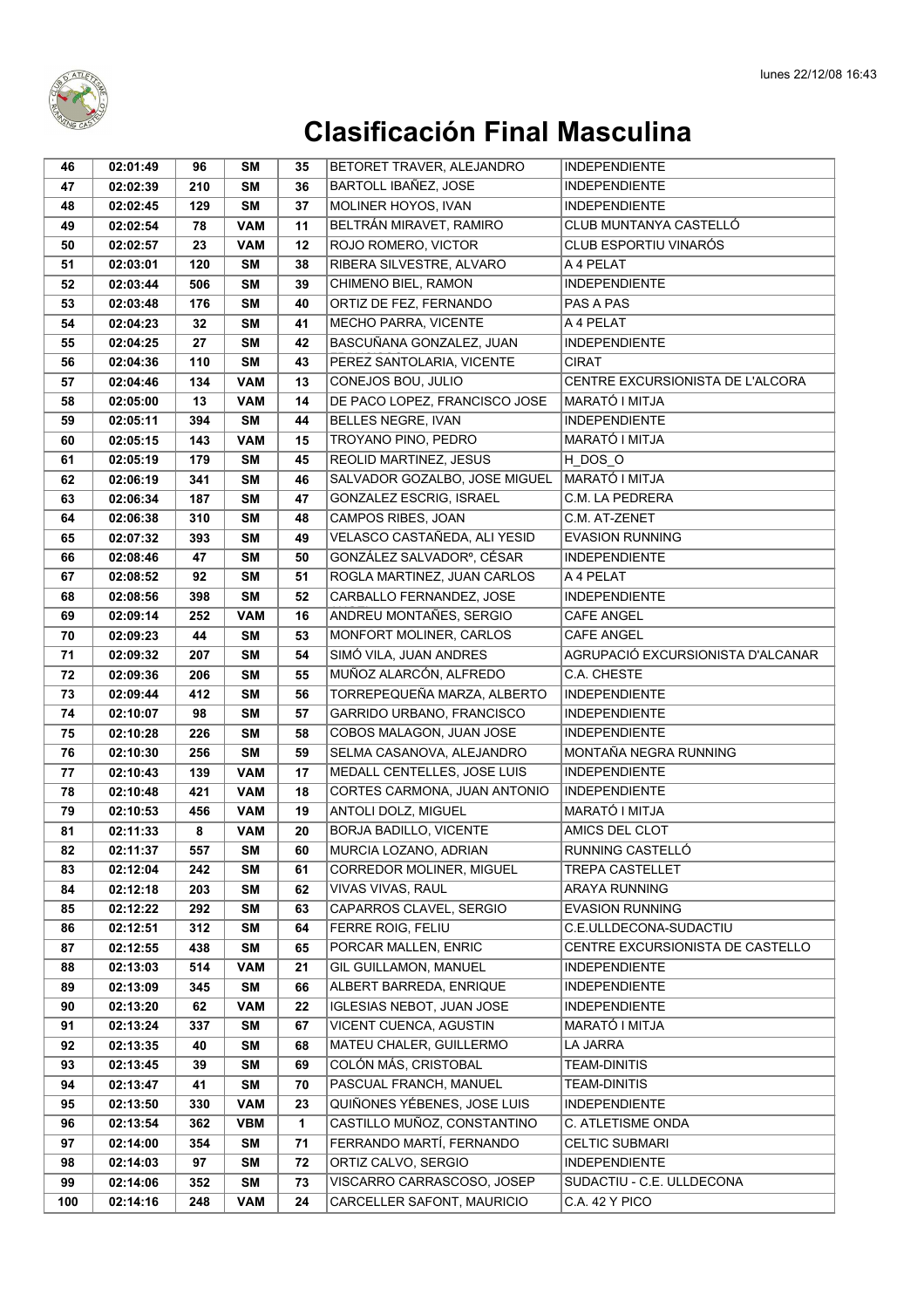

| 101        | 02:14:19             | 399        | SΜ              | 74           | OLUCHA MONFORT, VICENTE                         | <b>C. ATLETISME ONDA</b>                               |
|------------|----------------------|------------|-----------------|--------------|-------------------------------------------------|--------------------------------------------------------|
| 103        | 02:14:29             | 154        | <b>SM</b>       | 75           | FIBLA REVERTER, HERMINI                         | AGRUPACIÓ EXCURSIONISTA D'ALCANAR                      |
| 104        | 02:14:31             | 90         | <b>VAM</b>      | 25           | FERRE PLANA, TONI                               | TROTE-EXTREM                                           |
| 106        | 02:14:44             | 425        | <b>SM</b>       | 76           | RECATALA VIVES, ALBERTO                         | <b>INDEPENDIENTE</b>                                   |
| 107        | 02:14:53             | 236        | <b>SM</b>       | 77           | TENA VIDAL, HECTOR                              | <b>INDEPENDIENTE</b>                                   |
| 108        | 02:15:10             | 500        | <b>SM</b>       | 78           | ROYO RICHART, RAUL                              | MACARRUNNING CLUB                                      |
| 109        | 02:15:14             | 225        | <b>SM</b>       | 79           | ROYO HERRERO, HECTOR                            | <b>INDEPENDIENTE</b>                                   |
| 110        | 02:15:20             | 77         | <b>SM</b>       | 80           | <b>GALLEN JESUS, CARLOS</b>                     | MARATÓ I MITJA                                         |
| 111        | 02:15:32             | 188        | SΜ              | 81           | ARIÑO TORRES, RAUL                              | RAMBLICA SPORT                                         |
| 112        | 02:15:42             | 552        | <b>SM</b>       | 82           | LOPEZ SANJUAN, JUAN                             | RUNNING CASTELLÓ                                       |
| 113        | 02:15:50             | 348        | <b>SM</b>       | 83           | TORRENT BELTRAN, RAMON                          | C.E.ULLDECONA-SUDACTIU                                 |
| 114        | 02:15:53             | 156        | <b>VAM</b>      | 26           | PARDO GIL, ANTONIO                              | <b>ESCALADA ROCK PUNK</b>                              |
| 115        | 02:16:11             | 553        | <b>SM</b>       | 84           | MANPEL ROYO, FERNANDO                           | RUNNING CASTELLÓ                                       |
| 116        | 02:16:21             | 60         | <b>SM</b>       | 85           | <b>IGLESIAS NEBOT, ALBERTO</b>                  | <b>INDEPENDIENTE</b>                                   |
| 117        | 02:16:26             | 505        | <b>SM</b>       | 86           | CUMBA COLOMA, JOSE DANIEL                       | C.A. 42 Y PICO                                         |
| 118        | 02:16:30             | 72         | <b>SM</b>       | 87           | <b>BUDIA ALBA, NACHO</b>                        | <b>INDEPENDIENTE</b>                                   |
| 119        | 02:16:32             | 383        | <b>VAM</b>      | 27           | GONZALEZ ADELANTADO, FLORENCI                   | luji                                                   |
| 120        | 02:16:35             | 63         | <b>SM</b>       | 88           | CAMPOS ABAD, DAVID                              | <b>INDEPENDIENTE</b>                                   |
| 121        | 02:16:40             | 283        | <b>VAM</b>      | 28           | SOLSONA BATALLA, ANGEL                          | <b>EVASION RUNNING</b>                                 |
| 122        | 02:16:49             | 344        | <b>VAM</b>      | 29           | GONZALEZ MOZOS, FRANCISCO                       | <b>MOLDE AZUL</b>                                      |
| 123        | 02:16:56             | 464        | <b>SM</b>       | 89           | GONZALEZ PEREA, PEDRO JOSE                      | <b>EVASION RUNNING</b>                                 |
| 124        | 02:16:56             | 313        | <b>SM</b>       | 90           | TRAVER ASO, JUAN CARLOS                         | C.A. 42 Y PICO                                         |
| 125        | 02:17:01             | 414        | <b>SM</b>       | 91           | <b>BADAL BRULLET, XAVI</b>                      | CLUB MUNTANYA BENASSAL                                 |
| 126        | 02:17:07             | 446        | <b>SM</b>       | 92           | FABREGAT CARRASQUET, CARLOS                     | C.A. 42 Y PICO                                         |
| 127        | 02:17:10             | 305        | <b>SM</b>       | 93           | <b>ISERTE VILAR, JOSE LUIS</b>                  | <b>INDEPENDIENTE</b>                                   |
| 128        | 02:17:13             | 463        | <b>SM</b>       | 94           | GARCIA RODRIGUEZ, JOSE LUIS                     | <b>INDEPENDIENTE</b>                                   |
| 129        | 02:17:24             | 427        | <b>VAM</b>      | 30           | QUESADA JIMENEZ, ANTONIO                        | <b>INDEPENDIENTE</b>                                   |
| 130        | 02:17:28             | 4          | <b>SM</b>       | 95           | ARTESEROS PEREYRA, FERNANDO                     | <b>INDEPENDIENTE</b>                                   |
| 131        | 02:17:34             | 478        | <b>VAM</b>      | 31           | SESE ROVIRA, RAFAEL                             | <b>INDEPENDIENTE</b>                                   |
| 132        | 02:17:41             | 364        | SΜ              | 96           | MARIN CASTELL, OMAR                             | SUDACTIU - C.E. ULLDECONA                              |
| 133        | 02:17:56             | 112        | <b>SM</b>       | 97           | GALLEGO SOLER, OSCAR                            | <b>INDEPENDIENTE</b>                                   |
| 134        | 02:18:00             | 186        | <b>SM</b>       | 98           | <b>BORT SERRANO, RAMON</b>                      | <b>CELTIC SUBMARI</b>                                  |
| 135        | 02:18:03             | 391        | <b>VBM</b>      | $\mathbf{2}$ | MARTINEZ YAÑEZ, RAMON                           | SEX EQUIP ONDA                                         |
| 136        | 02:18:05             | 17         | SΜ              | 99           | SEGARRA SALVADOR, ISMAEL                        | MARATÓ I MITJA                                         |
| 137        | 02:18:10             | 66         | <b>SM</b>       | 100          | RIPOLL MARTINEZ, DOMINGO                        | <b>INDEPENDIENTE</b>                                   |
| 138        | 02:18:14             | 518        | <b>VAM</b>      | 32           | <b>TORRES IBAÑEZ, EMILIO</b>                    | SENDERISME BETXI                                       |
| 140        | 02:18:29             | 392        | VAM             | 33           | <b>GALLEN DESPLA, PEPE</b>                      | SEX EQUIP ONDA                                         |
| 142        | 02:18:58             | 76         | SΜ              | 101          | PACHECO SANCHEZ, FERNANDO                       | ASOC. LA CALLE BALADRE EXISTE<br><b>CELTIC SUBMARI</b> |
| 143        | 02:19:01             | 199        | <b>SM</b>       | 102<br>103   | SANICOLAS GIMENEZ, PASCUAL<br>ROBRES GIL, PABLO |                                                        |
| 144<br>145 | 02:19:04<br>02:19:10 | 502<br>473 | <b>SM</b><br>SΜ | 104          | <b>VEGA CASTILLO, OSCAR</b>                     | <b>INDEPENDIENTE</b><br>C.M. PENYA MUR I CASTELL       |
| 146        | 02:19:13             | 67         | <b>VAM</b>      | 34           | ARAGON ARNAU, BATISTE                           | <b>INDEPENDIENTE</b>                                   |
| 147        | 02:19:17             | 239        | <b>VBM</b>      | $\mathbf{3}$ | <b>GUINOT VICIANO, VICENTE</b>                  | <b>INDEPENDIENTE</b>                                   |
| 148        | 02:20:42             | 302        | <b>SM</b>       | 105          | PAZOS LLUCH, FRANCESC                           | <b>INDEPENDIENTE</b>                                   |
| 149        | 02:21:01             | 80         | <b>SM</b>       | 106          | BAÑOS GOMAR, DANIEL                             | <b>BLUE LINE</b>                                       |
| 150        | 02:21:04             | 58         | <b>VAM</b>      | 35           | VIVES GIMENO, JUAN JOSE                         | C. ATLETISME ONDA                                      |
| 151        | 02:21:06             | 390        | <b>VAM</b>      | 36           | ALVARO BALLESTER, XIMO                          | SEX EQUIP ONDA                                         |
| 152        | 02:21:23             | 111        | <b>SM</b>       | 107          | PEREZ SANTOLARIA, JUAN MANUEL                   | <b>CIRAT</b>                                           |
| 153        | 02:21:41             | 261        | <b>SM</b>       | 108          | FIGUERES RABOSO, ELISEO                         | <b>INDEPENDIENTE</b>                                   |
| 154        | 02:21:59             | 376        | SΜ              | 109          | ADELL SOSPEDRA, CARLOS                          | <b>INDEPENDIENTE</b>                                   |
| 155        | 02:22:04             | 494        | SΜ              | 110          | GONZALEZ IGLESIAS, SERGIO                       | <b>INDEPENDIENTE</b>                                   |
| 156        | 02:22:13             | 460        | <b>SM</b>       | 111          | AYMERICH FORES, JOSE VTE                        | <b>EVASION RUNNING</b>                                 |
| 157        | 02:22:17             | 499        | <b>VAM</b>      | 37           | FABREGAT ALTABAS, PROSPERO                      | <b>INDEPENDIENTE</b>                                   |
| 158        | 02:22:32             | 144        | <b>SM</b>       | 112          | TORRES FERRER, TONI                             | <b>INDEPENDIENTE</b>                                   |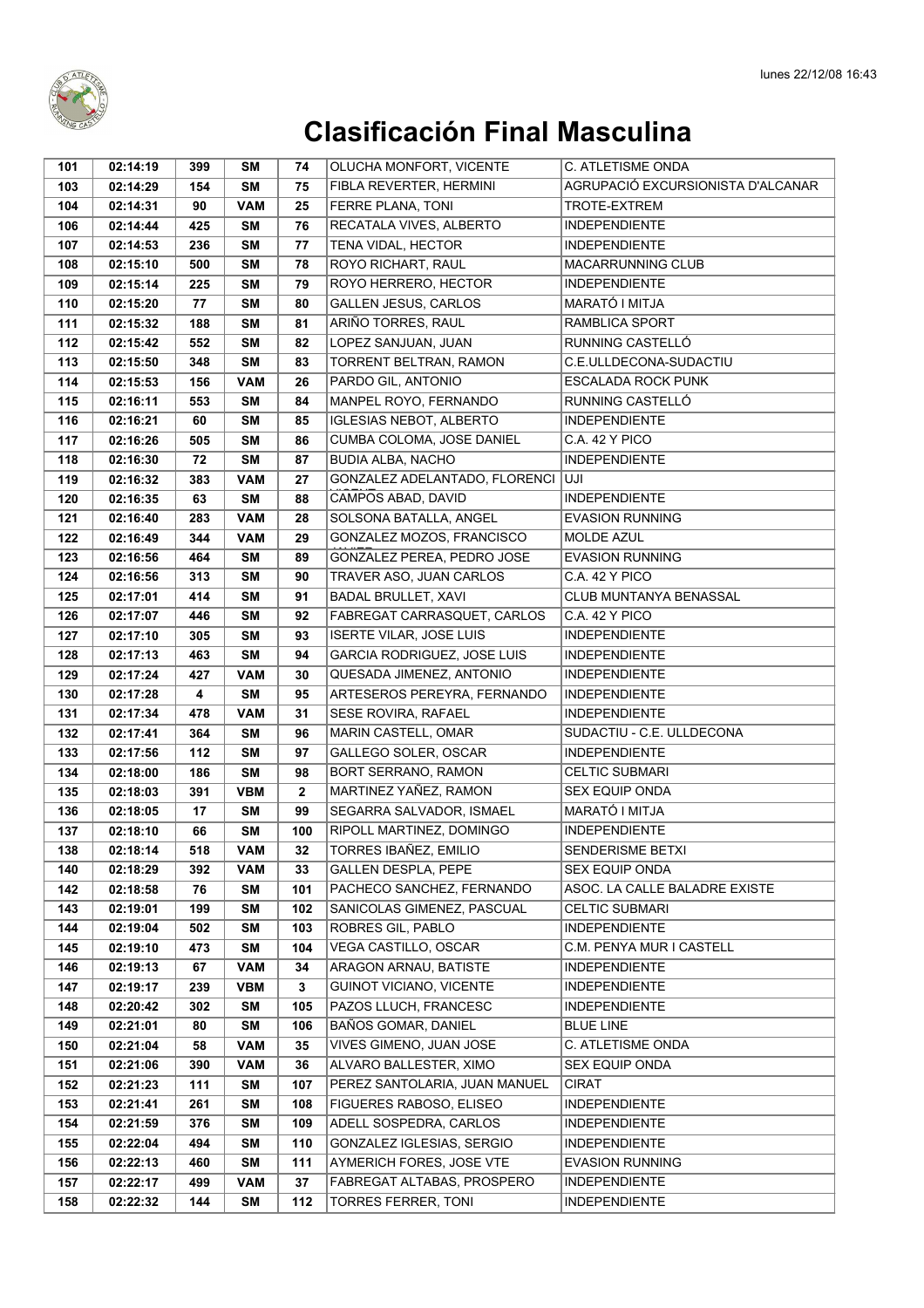

| 159 | 02:22:35 | 507 | SΜ         | 113 | BARBERA GARCIA, OSCAR                          | UNIVERSIDAD DE VALENCIA             |
|-----|----------|-----|------------|-----|------------------------------------------------|-------------------------------------|
| 160 | 02:22:56 | 454 | <b>SM</b>  | 114 | ESPEJO GIL, ANTONI                             | <b>INDEPENDIENTE</b>                |
| 161 | 02:23:00 | 270 | <b>VAM</b> | 38  | ALBARO BAÑOS, MANUEL                           | CENTRE EXCURSIONISTA DE L'ALCORA    |
| 162 | 02:23:08 | 64  | <b>VAM</b> | 39  | MARTINEZ GALINDO, JACINTO JOSE                 | <b>INDEPENDIENTE</b>                |
| 163 | 02:23:49 | 240 | <b>SM</b>  | 115 | CASTILLO FERNANDEZ, MIGUEL                     | <b>INDEPENDIENTE</b>                |
| 164 | 02:23:59 | 28  | <b>SM</b>  | 116 | VILLAGRASA PIQUER, TEO                         | A 4 PELAT                           |
| 165 | 02:24:04 | 511 | <b>SM</b>  | 117 | SEGARRA CASTELLET, FRANCISCO                   | <b>RUNNING CABANES</b>              |
| 166 | 02:24:30 | 33  | <b>SM</b>  | 118 | HUGUET SIFRE, RAMÓN                            | <b>INDEPENDIENTE</b>                |
| 167 | 02:24:42 | 453 | SΜ         | 119 | LARIVE YAGÜE, JORGE                            | <b>INDEPENDIENTE</b>                |
| 168 | 02:24:54 | 491 | <b>VAM</b> | 40  | CEREZO NAVIO, ANGEL                            | <b>MOLDE AZUL</b>                   |
| 169 | 02:25:17 | 285 | SΜ         | 120 | FERNANDEZ GOMEZ, ISRAEL                        | <b>L'ESPINETA</b>                   |
| 170 | 02:25:20 | 257 | <b>SM</b>  | 121 | PEREZ LOPEZ, VICTOR MANUEL                     | <b>INDEPENDIENTE</b>                |
| 171 | 02:25:24 | 395 | <b>VAM</b> | 41  | PERIS ORTELLS, VICENTE                         | <b>TRIATLO VILA-REAL</b>            |
| 172 | 02:25:27 | 130 | <b>SM</b>  | 122 | SORIANO BLASCO, ALEJANDRO                      | <b>INDEPENDIENTE</b>                |
| 174 | 02:25:35 | 315 | <b>VBM</b> | 4   | SIDRO TRILLES, JOSE MIGUEL                     | U.A.C.                              |
| 175 | 02:25:46 | 200 | <b>VAM</b> | 42  | LLORENS MONTAÑES, VICENTE                      | <b>EVASION RUNNING</b>              |
| 176 | 02:25:49 | 192 | <b>VAM</b> | 43  | GONZALEZ SOS, CARLOS                           | C.M. LA PEDRERA                     |
| 177 | 02:26:05 | 49  | <b>SM</b>  | 123 | GINER FERRANDO, PEP                            | C.A. ONDARA                         |
| 178 | 02:26:08 | 57  | <b>SM</b>  | 124 | PALLARES MONTAÑES. IVAN                        | C.M. LA PEDRERA                     |
| 179 | 02:26:11 | 396 | <b>SM</b>  | 125 | GARCIA REJANO, ANTONIO                         | <b>TRIATLO VILA-REAL</b>            |
| 180 | 02:26:15 | 429 | <b>SM</b>  | 126 | MARTINEZ NAVARRETE, JOSE                       | <b>INDEPENDIENTE</b>                |
| 182 | 02:26:20 | 321 | <b>VAM</b> | 44  | MONROS PORCAR, ANTONIO                         | <b>INDEPENDIENTE</b>                |
| 183 | 02:26:25 | 329 | <b>VAM</b> | 45  | FULLEDA ALMELA, FERNANDO                       | <b>INDEPENDIENTE</b>                |
| 184 | 02:26:28 | 461 | <b>SM</b>  | 127 | OLUCHA ESCRICH, IVAN                           | <b>INDEPENDIENTE</b>                |
| 185 | 02:26:31 | 422 | <b>SM</b>  | 128 | ORTIZ VIDAL, IBAN LUIS                         | <b>INDEPENDIENTE</b>                |
| 186 | 02:26:34 | 245 | <b>VAM</b> | 46  | PINELL MICHAVILA, JAVI                         | <b>ESPEMO</b>                       |
| 187 | 02:26:38 | 311 | <b>VBM</b> | 5   | CAMPOS ALBALATE, JUAN                          | C.M. AT-ZENET                       |
| 188 | 02:26:41 | 190 | <b>VAM</b> | 47  | IBAÑEZ TENA, JOSE VTE                          | <b>COTA 2000</b>                    |
| 189 | 02:26:53 | 436 | <b>SM</b>  | 129 | RODRIGUEZ LOZANO, JULIO                        | <b>MOLDE AZUL</b>                   |
| 190 | 02:26:57 | 410 | <b>SM</b>  | 130 | VILAR AGUILAR, LUIS                            | <b>ELS PICATS</b>                   |
| 191 | 02:27:02 | 407 | <b>SM</b>  | 131 | LEON AZORIN, MIGUEL ANGEL                      | <b>ELS PICATS</b>                   |
| 192 | 02:27:05 | 243 | <b>VAM</b> | 48  | FABREGAT SEGARRA, JOSE                         | MARATÓ I MITJA                      |
| 193 | 02:27:16 | 266 | <b>VAM</b> | 49  | MEMBRADO GUINOT, GILBERTO                      | LA PANDEROLA                        |
| 194 | 02:27:19 | 356 | <b>SM</b>  | 132 | ESTEVE OBIOL, ASBEL                            | MONTBIKE AMPOSTA                    |
| 195 | 02:27:23 | 253 | <b>SM</b>  | 133 | ROQUETA BAYO, FLORIAN                          | <b>INDEPENDIENTE</b>                |
| 196 | 02:27:45 | 227 | SM         | 134 | PIQUERAS SALAZAR, IGNACIO                      | <b>INDEPENDIENTE</b>                |
| 197 | 02:27:47 | 26  | <b>SM</b>  | 135 | MARTIN LAGUARDA, ERNESTO                       | CENTRE EXCURSIONISTE VALENCIA       |
| 198 | 02:27:53 | 197 | SΜ         | 136 | RAMOS ALFONSO, JAVIER                          | EL PLATERO                          |
| 199 | 02:27:56 | 485 | SΜ         | 137 | APARISI CISCAR, GUILLERMO                      | CENTRO EXCURSIONISTA DE TAVERNES DE |
| 200 | 02:28:02 | 409 | <b>SM</b>  | 138 | ADELL ADELL, JAVIER                            | <b>ELS PICATS</b>                   |
| 201 | 02:28:26 | 229 | <b>SM</b>  | 139 | MUSEROS ARRUFAT, PEDRO                         | CLUB MUNTANYA CASTELLÓ              |
| 203 | 02:28:44 | 468 | <b>VAM</b> | 50  | BERNAT LIZANDRA, MANUEL                        | <b>INDEPENDIENTE</b>                |
| 204 | 02:29:04 | 19  | SΜ         | 140 | SABIO COLLADO, VICTOR                          | <b>INDEPENDIENTE</b>                |
| 205 | 02:29:16 | 328 | VAM        | 51  | MICHAVILA ANADON, RUBEN                        | <b>INDEPENDIENTE</b>                |
| 206 | 02:29:30 | 34  | <b>SM</b>  | 141 | PLAZA LAIN, CARLOS ALBERTO                     | <b>INDEPENDIENTE</b>                |
| 207 | 02:29:33 | 228 | <b>SM</b>  | 142 | ORERO CABALLERO, FEDERICO                      | <b>INDEPENDIENTE</b>                |
| 208 | 02:29:37 | 238 | <b>VBM</b> | 6   | GUINOT VICIANO, FRANCISCO JAVIER INDEPENDIENTE |                                     |
| 209 | 02:29:51 | 402 | SΜ         | 143 | AYMERICH SEORES, PEPE                          | <b>INDEPENDIENTE</b>                |
| 210 | 02:29:54 | 287 | SΜ         | 144 | BELTRAN VIDAL, JAIME                           | CLUB MUNTANYA BENASSAL              |
| 211 | 02:29:57 | 293 | <b>SM</b>  | 145 | SEGARRA OTERO, DAVID                           | <b>INDEPENDIENTE</b>                |
| 213 | 02:30:17 | 358 | <b>SM</b>  | 146 | CAVERO MONTANER, DAVID                         | VENTS DE MUNTANYA                   |
| 214 | 02:30:23 | 109 | <b>SM</b>  | 147 | SOLAZ GALLEGO, RAFAEL                          | <b>BLUE LINE</b>                    |
| 215 | 02:30:56 | 53  | <b>SM</b>  | 148 | ALEMANY GINES, JUAN                            | <b>INDEPENDIENTE</b>                |
| 216 | 02:30:59 | 82  | <b>VAM</b> | 53  | PUERTAS INSA, MANEL                            | TROTE-EXTREM                        |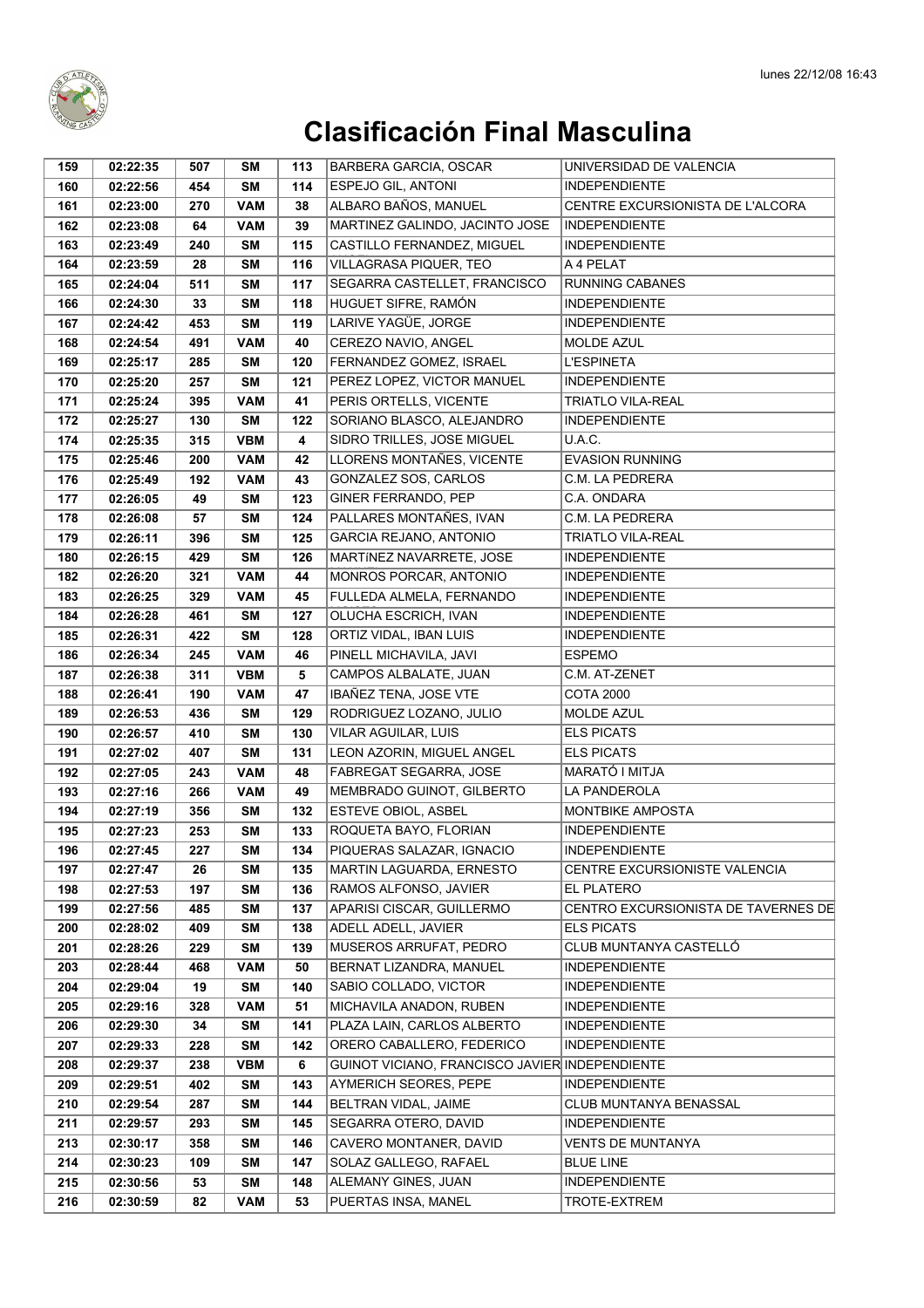

| 217        | 02:31:02             | 116            | <b>SM</b>                | 149            | SANGÜESA TENA, VICTOR                                       | TRIATHLETIC PLAYAS DE CASTELLON              |
|------------|----------------------|----------------|--------------------------|----------------|-------------------------------------------------------------|----------------------------------------------|
| 218        | 02:31:05             | 455            | <b>VAM</b>               | 54             | <b>GUILLAMON GARCIA. MIGUEL ANGEL</b>                       | <b>INDEPENDIENTE</b>                         |
| 219        | 02:31:08             | 319            | <b>VAM</b>               | 55             | MAS GARCIA, JOSE CARLOS                                     | <b>INDEPENDIENTE</b>                         |
| 220        | 02:31:12             | 426            | <b>SM</b>                | 150            | MARTINEZ ROMERO, VICENTE RAMON INDEPENDIENTE                |                                              |
| 221        | 02:31:15             | 291            | <b>VBM</b>               | $\overline{7}$ | POVEDANO CORTABARRIA, VICENTE                               | <b>INDEPENDIENTE</b>                         |
| 223        | 02:31:20             | 166            | <b>VAM</b>               | 56             | BERTRAN ESCRIG, CRISTOBAL                                   | C.M. AT-ZENET                                |
| 224        | 02:31:25             | 320            | <b>VBM</b>               | 8              | CENTELLES MONTANYES, JOAN                                   | <b>INDEPENDIENTE</b>                         |
| 225        | 02:31:29             | 316            | <b>VAM</b>               | 57             | CERVERA MATEU, VICENT                                       | MARATÓ I MITJA                               |
| 226        | 02:31:33             | 132            | <b>VAM</b>               | 58             | <b>GALLART PEREZ, JAVIER</b>                                | <b>INDEPENDIENTE</b>                         |
| 227        | 02:31:39             | 196            | <b>SM</b>                | 151            | NAVARRO SORIANO, CRISTIAN                                   | <b>INDEPENDIENTE</b>                         |
| 228        | 02:31:42             | 142            | <b>SM</b>                | 152            | <b>BOIRA BOJADOS, MIGUEL</b>                                | <b>RUNNING CABANES</b>                       |
| 229        | 02:32:21             | 189            | <b>SM</b>                | 153            | REDON PASCUAL, MARC                                         | <b>INDEPENDIENTE</b>                         |
| 230        | 02:32:23             | 331            | <b>VAM</b>               | 59             | ROLDAN MARTINEZ, VICTOR                                     | <b>INDEPENDIENTE</b>                         |
| 231        | 02:32:28             | 250            | <b>VBM</b>               | 9              | CALVO GOZALBO, ANTONIO                                      | <b>CORRER A PEU - NULES</b>                  |
| 232        | 02:32:49             | 9              | <b>VBM</b>               | 10             | BRAVO DOMINGUEZ, PEDRO                                      | TÉCNICO FEDERACIÓN MADRILEÑA MONTAÍ          |
| 233        | 02:32:52             | 509            | <b>VAM</b>               | 60             | LLOP VINUESA, SANTIAGO                                      | <b>INDEPENDIENTE</b>                         |
| 234        | 02:33:51             | 406            | <b>SM</b>                | 154            | ROMERA BRANCHAT, ANTONI                                     | AGRUPACIÓ EXCURSIONISTA D'ALCANAR            |
| 235        | 02:34:19             | 73             | <b>SM</b>                | 155            | IBAÑEZ MALLASEN, CRISTIAN                                   | <b>INDEPENDIENTE</b>                         |
| 236        | 02:34:22             | 113            | <b>VAM</b>               | 61             | BELTRAN MAS, GUILLERMO                                      | <b>SARGANTANA BARTOLERA</b>                  |
| 237        | 02:34:26             | 467            | <b>SM</b>                | 156            | NIETO CASAS, JOSE CARLOS                                    | <b>INDEPENDIENTE</b>                         |
| 238        | 02:34:58             | 314            | <b>VAM</b>               | 62             | REDON QUIXAL, OCTAVIO                                       | <b>INDEPENDIENTE</b>                         |
| 239        | 02:35:17             | 56             | <b>SM</b>                | 157            | GUAL VIDAL, MELCHOR                                         | <b>EVASION RUNNING</b>                       |
| 240        | 02:35:56             | 86             | <b>SM</b>                | 158            | CERVERA MATEU, ENRIC                                        | <b>INDEPENDIENTE</b>                         |
| 241        | 02:35:58             | $\overline{7}$ | <b>SM</b>                | 159            | FERNANDEZ PLAZAOLA, IGOR                                    | C. D. ES POSIBLE                             |
| 244        | 02:36:24             | 204            | <b>SM</b>                | 160            | RECATALA NUÑEZ, JUAN                                        | <b>INDEPENDIENTE</b>                         |
| 245        | 02:36:55             | 38             | <b>VBM</b>               | 11             | MURCIA CERDA, RAFAEL                                        | A.D. PINDARO                                 |
| 246        | 02:36:58             | 161            | <b>SM</b>                | 161            | ANDRES FAJARDO, JOSE ANTONIO                                | <b>INDEPENDIENTE</b>                         |
| 247        | 02:37:08             | 1              | <b>SM</b>                | 162            | DOLS SEGURA, VICENTE                                        | ZIPI Y ZAPE TEAM                             |
| 248        | 02:37:10             | $\mathbf{2}$   | <b>SM</b>                | 163            | FERNANDEZ GIMENEZ, PACO                                     | ZIPI Y ZAPE TEAM                             |
| 249        | 02:37:20             | 445            | <b>SM</b>                | 164            | <b>BOSCH APARICI, EDUARDO</b>                               | MACARRUNNING CLUB                            |
| 250        | 02:37:24             | 128            | <b>SM</b>                | 165            | NUÑEZ ARMERO, VIRGILIO                                      | <b>INDEPENDIENTE</b>                         |
| 251        | 02:37:27             | 508            | <b>SM</b>                | 166            | CASTELL OLIVA, SERGIO                                       | <b>INDEPENDIENTE</b>                         |
| 252        | 02:37:45             | 237            | <b>VAM</b>               | 63             | GUTIERREZ SARRIAS, FRANCISCO                                | MONTAÑA NEGRA RUNNING                        |
| 253        | 02:37:54             | 59             | <b>SM</b>                | 167            | LAZARO ORTIZ, VICTOR                                        | <b>INDEPENDIENTE</b>                         |
| 254        | 02:37:57             | 68             | <b>SM</b>                | 168            | SEGARRA CABEDO, PEDRO                                       | <b>TREPA CASTELLET</b>                       |
| 255        | 02:38:34<br>02:38:39 | 55             | VAM                      | 64             | <b>TRILLES LLORENS, MANUEL</b><br>ALFANJARIN PEREZ, ERNESTO | <b>INDEPENDIENTE</b><br><b>INDEPENDIENTE</b> |
| 256<br>257 |                      | 165            | <b>VAM</b><br><b>VBM</b> | 65<br>12       | FERNANDEZ CUSTODIO, JOSE                                    | PETJADA                                      |
| 260        | 02:38:43<br>02:38:52 | 512<br>232     | SM                       | 169            | RODA BUCH, ALEJANDRO                                        | UNIVERSIDAD POLITECNICA DE VALENCIA          |
| 261        | 02:39:01             | 517            | <b>VBM</b>               | 13             | TORRES PIQUER, JOSE JUAN                                    | <b>SENDERISME BETXI</b>                      |
| 262        | 02:39:03             | 515            | <b>VBM</b>               | 14             | <b>ESCOBEDO VILLAR, AGUSTIN</b>                             | <b>SENDERISME BETXI</b>                      |
| 264        | 02:39:10             | 54             | SM                       | 170            | SANTOLARIA RENAU, JOAQUIN M.                                | <b>INDEPENDIENTE</b>                         |
| 265        | 02:39:14             | 75             | SM                       | 171            | GARCIA CORCOLES, JUANJO                                     | ASOC. LA CALLE BALADRE EXISTE                |
| 266        | 02:39:24             | 408            | <b>VAM</b>               | 66             | RIBES HERRERO, ROBERTO                                      | <b>INDEPENDIENTE</b>                         |
| 267        | 02:39:35             | 447            | <b>SM</b>                | 172            | <b>AGOST TORRES, FERRAN</b>                                 | <b>INDEPENDIENTE</b>                         |
| 268        | 02:39:56             | 495            | SM                       | 173            | ARAGO SALA, ANTONIO                                         | CENTRO EXCURSIONISTA DE TAVERNES DE          |
| 269        | 02:40:00             | 251            | <b>VBM</b>               | 15             | <b>BLEDA GARCIA, FRANCISCO</b>                              | CENTRE EXCURSIONISTA LA VALL                 |
| 271        | 02:40:03             | 48             | <b>VAM</b>               | 67             | VALLS ARTOLA, AMADEO                                        | <b>INDEPENDIENTE</b>                         |
| 272        | 02:40:15             | 555            | <b>SF</b>                | 11             | <b>MARIMON GUAL, SILVIA</b>                                 | RUNNING CASTELLÓ                             |
| 273        | 02:40:29             | 489            | <b>VAM</b>               | 68             | PASTOR CLIMENT, BRUNO                                       | <b>INDEPENDIENTE</b>                         |
| 274        | 02:40:36             | 516            | <b>VAM</b>               | 69             | ESCOBEDO VILLAR, MANUEL                                     | <b>SENDERISME BETXI</b>                      |
| 275        | 02:40:42             | 138            | SM                       | 174            | LOPEZ EDO, ANTOLIN                                          | <b>INDEPENDIENTE</b>                         |
| 276        | 02:40:47             | 290            | <b>VAM</b>               | 70             | MARIN JULIAN, SILVERIO                                      | MARATÓ I MITJA                               |
| 277        | 02:40:51             | 216            | <b>VAM</b>               | 71             | DIEGO SANTAMARIA, JUAN                                      | <b>CELTIC SUBMARI</b>                        |
|            |                      |                |                          |                |                                                             |                                              |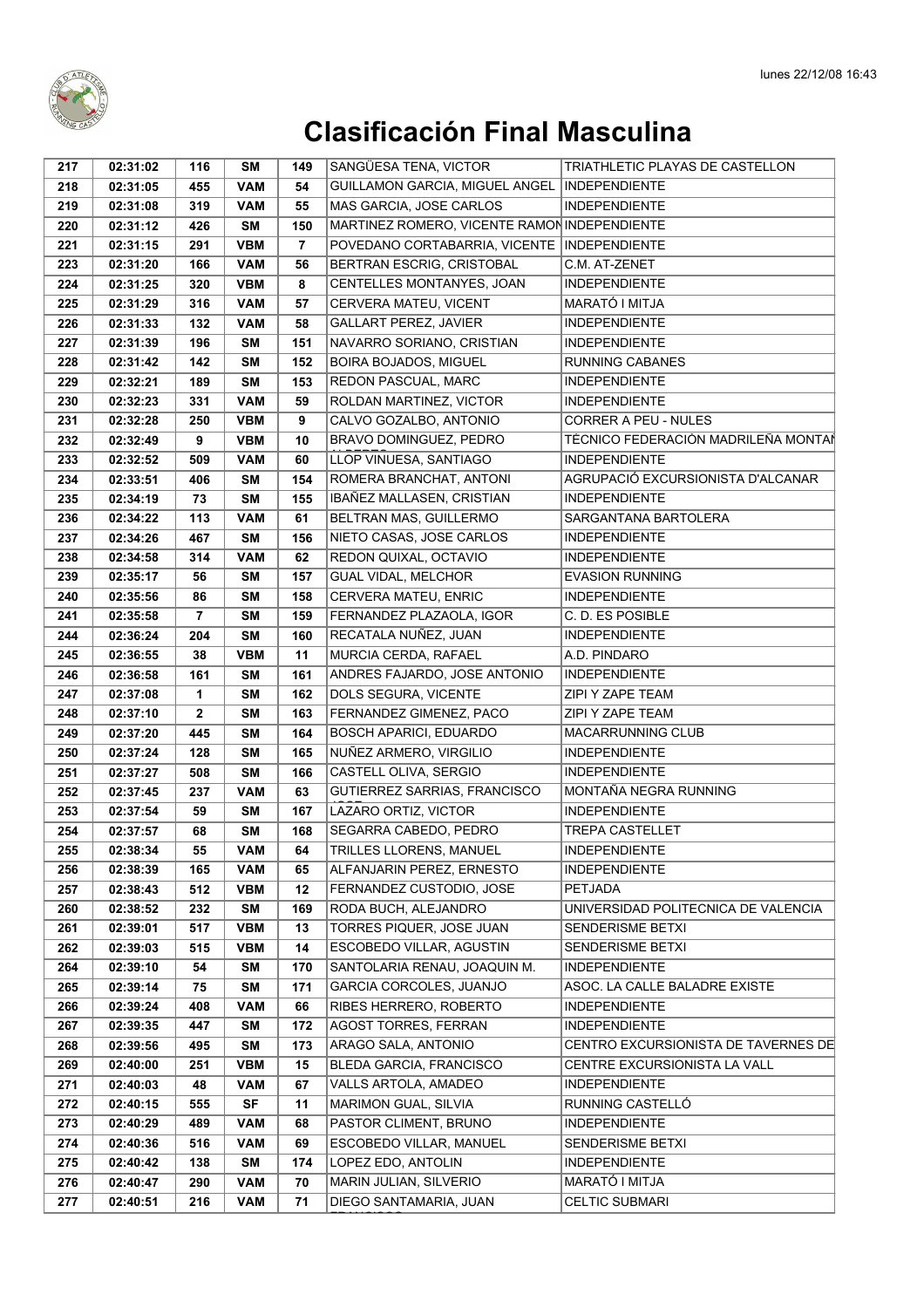

| 278        | 02:40:54             | 65        | SΜ              | 175        | SAFONT MOLES, JUAN JACOBO                            | <b>INDEPENDIENTE</b>                         |
|------------|----------------------|-----------|-----------------|------------|------------------------------------------------------|----------------------------------------------|
| 279        | 02:40:57             | 281       | <b>SM</b>       | 176        | SANCHEZ NAVARRO, VICENTE                             | <b>L'ESPINETA</b>                            |
| 280        | 02:41:00             | 284       | <b>SM</b>       | 177        | TRILLES PASCUAL, JAVIER                              | <b>L'ESPINETA</b>                            |
| 281        | 02:41:03             | 286       | <b>SM</b>       | 178        | CASTILLO ALAGARDA, HECTOR                            | <b>L'ESPINETA</b>                            |
| 282        | 02:41:20             | 151       | <b>VAM</b>      | 72         | CHIVA TOMÁS, JOSE JOAQUIN                            | <b>INDEPENDIENTE</b>                         |
| 284        | 02:41:28             | 367       | <b>SM</b>       | 179        | HERRERO GARCIA, IGNACIO                              | <b>INDEPENDIENTE</b>                         |
| 285        | 02:41:31             | 208       | <b>VBM</b>      | 16         | CATALAN BERGA, JOAQUIN                               | <b>INDEPENDIENTE</b>                         |
| 286        | 02:41:35             | 278       | <b>VAM</b>      | 73         | MARCO MIQUEL, VICENTE MANUEL                         | C.M. CASTRO ALFONDEGUILLA                    |
| 287        | 02:41:38             | 349       | <b>SM</b>       | 180        | CELDRAN CANALES, ANTONIO JOSE                        | <b>INDEPENDIENTE</b>                         |
| 289        | 02:42:01             | 152       | <b>SM</b>       | 181        | RUBIO CASALTA, JOSE LUIS                             | A 4 PELAT                                    |
| 290        | 02:42:04             | 70        | <b>VAM</b>      | 74         | ANTOLI MARTI, SERGIO                                 | <b>INDEPENDIENTE</b>                         |
| 292        | 02:42:09             | 483       | <b>SM</b>       | 182        | PADILLA CLEMENTE, EMILIANO                           | <b>INDEPENDIENTE</b>                         |
| 293        | 02:42:12             | 479       | <b>SM</b>       | 183        | SALVADOR HERRANDO, JOSE                              | <b>INDEPENDIENTE</b>                         |
| 294        | 02:42:14             | 417       | <b>VAM</b>      | 75         | LAZARO GIL, PEDRO JOAQUIN                            | <b>INDEPENDIENTE</b>                         |
| 295        | 02:42:16             | 317       | <b>VAM</b>      | 76         | MAYO GUAL, RAFAEL                                    | MARATÓ I MITJA                               |
| 296        | 02:42:26             | 351       | <b>VBM</b>      | 17         | VICENT CABALLER, JOSE VICENTE                        | <b>INDEPENDIENTE</b>                         |
| 297        | 02:43:12             | 475       | <b>VAM</b>      | 77         | <b>VALERO MORALES, FERNANDO</b>                      | <b>EVASION RUNNING</b>                       |
| 298        | 02:43:14             | 173       | <b>SM</b>       | 184        | TRENCO I BOVEA, JOAN ANTONI                          | LA PANDEROLA                                 |
| 300        | 02:43:19             | 117       | <b>VBM</b>      | 18         | LARREA LEKUE, SABIN                                  | EL MON A PEU                                 |
| 301        | 02:43:21             | 457       | <b>VAM</b>      | 78         | <b>ESCRIG TENA, JOSE</b>                             | <b>INDEPENDIENTE</b>                         |
| 302        | 02:43:26             | 342       | <b>VAM</b>      | 79         | ROOSE, PATRICH                                       | <b>INDEPENDIENTE</b>                         |
| 303        | 02:43:36             | 131       | <b>VAM</b>      | 80         | FALOMIR VENTURA, GASPAR                              | <b>INDEPENDIENTE</b>                         |
| 304        | 02:43:40             | 52        | <b>VBM</b>      | 19         | TEIXEIRA MARQUES, JULIO                              | <b>INDEPENDIENTE</b>                         |
| 305        | 02:43:43             | 423       | <b>SM</b>       | 185        | CANDAU PEREZ, JOSE PASCUAL                           | <b>INDEPENDIENTE</b>                         |
| 306        | 02:43:45             | 346       | <b>SM</b>       | 186        | MUNDINA ANDREU, RUBEN                                | <b>INDEPENDIENTE</b>                         |
| 307        | 02:43:47             | 11        | <b>VAM</b>      | 81         | <b>GARAY GARCIA, FELIX</b>                           | MARATÓ I MITJA                               |
| 308        | 02:43:48             | 14        | SΜ              | 187        | NEGRE CAMPOS, LUIS                                   | <b>INDEPENDIENTE</b>                         |
| 310        | 02:43:56             | 29        | <b>VAM</b>      | 82         | OUAHID BOUTAIBI, SAM                                 | <b>INDEPENDIENTE</b>                         |
| 311        | 02:44:32             | 493       | <b>VAM</b>      | 83         | MARI AGUT, PERE                                      | <b>EVASION RUNNING</b>                       |
| 312        | 02:44:53             | 249       | <b>SM</b>       | 188        | BABILONI RUBIO, JAVIER                               | <b>INDEPENDIENTE</b>                         |
| 313        | 02:44:56             | 519       | <b>SM</b>       | 189        | FLANDEZ MONCHOLI, JAIME                              | UNIVERSIDAD POLITECNICA DE VALENCIA          |
| 314        | 02:44:59             | 21        | <b>VAM</b>      | 84         | OCHEDA HERVAS, JOSEP LLUIS                           | C.A.ELS COIXOS                               |
| 315        | 02:45:04             | 175       | <b>SM</b>       | 190        | SOTO LOPEZ, JUAN                                     | <b>EVASION RUNNING</b>                       |
| 317        | 02:46:42             | 377       | <b>VAM</b>      | 85         | MOLINER IBÁÑEZ, VICENTE                              | UJI                                          |
| 318        | 02:47:13             | 235       | <b>VAM</b>      | 86         | PALLARES PALLARES, ENRIC                             | COLLA CONILS                                 |
| 319        | 02:47:17             | 74        | SM              | 191        | PACHECO SANCHEZ, ENRIQUE                             | ASOC. LA CALLE BALADRE EXISTE                |
| 320        | 02:47:24             | 140       | SM              | 192        | CASADO, ADAN                                         | <b>INDEPENDIENTE</b>                         |
| 321        | 02:47:42             | 150       | SΜ              | 193        | SALMERON FLORES, JOSE ANTONIO                        | <b>INDEPENDIENTE</b>                         |
| 322        | 02:47:56<br>02:48:24 | 340       | SΜ              | 194        | BARRACHINA GIL, JOSE MIGUEL<br>ROSELL MADRID, JAVIER | <b>INDEPENDIENTE</b>                         |
| 323        |                      | 219       | <b>SM</b>       | 195        | GARCIA IBAÑEZ, LUIS                                  | <b>INDEPENDIENTE</b><br><b>INDEPENDIENTE</b> |
| 324<br>326 | 02:49:03<br>02:49:10 | 87<br>490 | <b>SM</b><br>SΜ | 196<br>197 | PERALES RICO, MANUEL                                 | CLUB CORRER NOULAS                           |
| 327        | 02:50:00             | 244       | <b>SM</b>       | 198        | PASCUAL FELIP, IGNACIO                               | <b>INDEPENDIENTE</b>                         |
| 328        | 02:50:15             | 280       | <b>VAM</b>      | 87         | <b>TOLOSA CASTELL, JOSE VTE</b>                      | <b>L'ESPINETA</b>                            |
| 330        | 02:51:16             | 145       | <b>SM</b>       | 199        | MARIN ARNAU, RAFAEL                                  | <b>INDEPENDIENTE</b>                         |
| 331        | 02:51:43             | 214       | SΜ              | 200        | FERNANDEZ PLAZAOLA, JOSE                             | C. D. ES POSIBLE                             |
| 332        | 02:51:51             | 104       | SΜ              | 201        | SIVERA TUR, PEP                                      | C.A. ONDARA                                  |
| 333        | 02:51:52             | 201       | SΜ              | 202        | MARIN AIBAR, JOSE MARIA                              | <b>INDEPENDIENTE</b>                         |
| 335        | 02:51:55             | 213       | <b>SM</b>       | 203        | FERNANDEZ PLAZAOLA, IBÁN                             | C. D. ES POSIBLE                             |
| 336        | 02:51:56             | 114       | <b>VBM</b>      | 20         | CROASDELL, NEIL                                      | <b>CALDER VALLEY</b>                         |
| 338        | 02:52:10             | 18        | <b>SM</b>       | 204        | TOMAS VIDAL, ANTONIO                                 | <b>INDEPENDIENTE</b>                         |
| 339        | 02:52:24             | 169       | <b>SM</b>       | 205        | CORBO VILLARREAL, RAFAEL                             | <b>INDEPENDIENTE</b>                         |
| 340        | 02:52:54             | 105       | <b>VAM</b>      | 88         | ROGLA ALEIXANDRE, PACO                               | A 4 PELAT                                    |
| 341        | 02:53:11             | 277       | <b>VAM</b>      | 89         | MESTRE BAYOT, JOSE                                   | C.M. CASTRO ALFONDEGUILLA                    |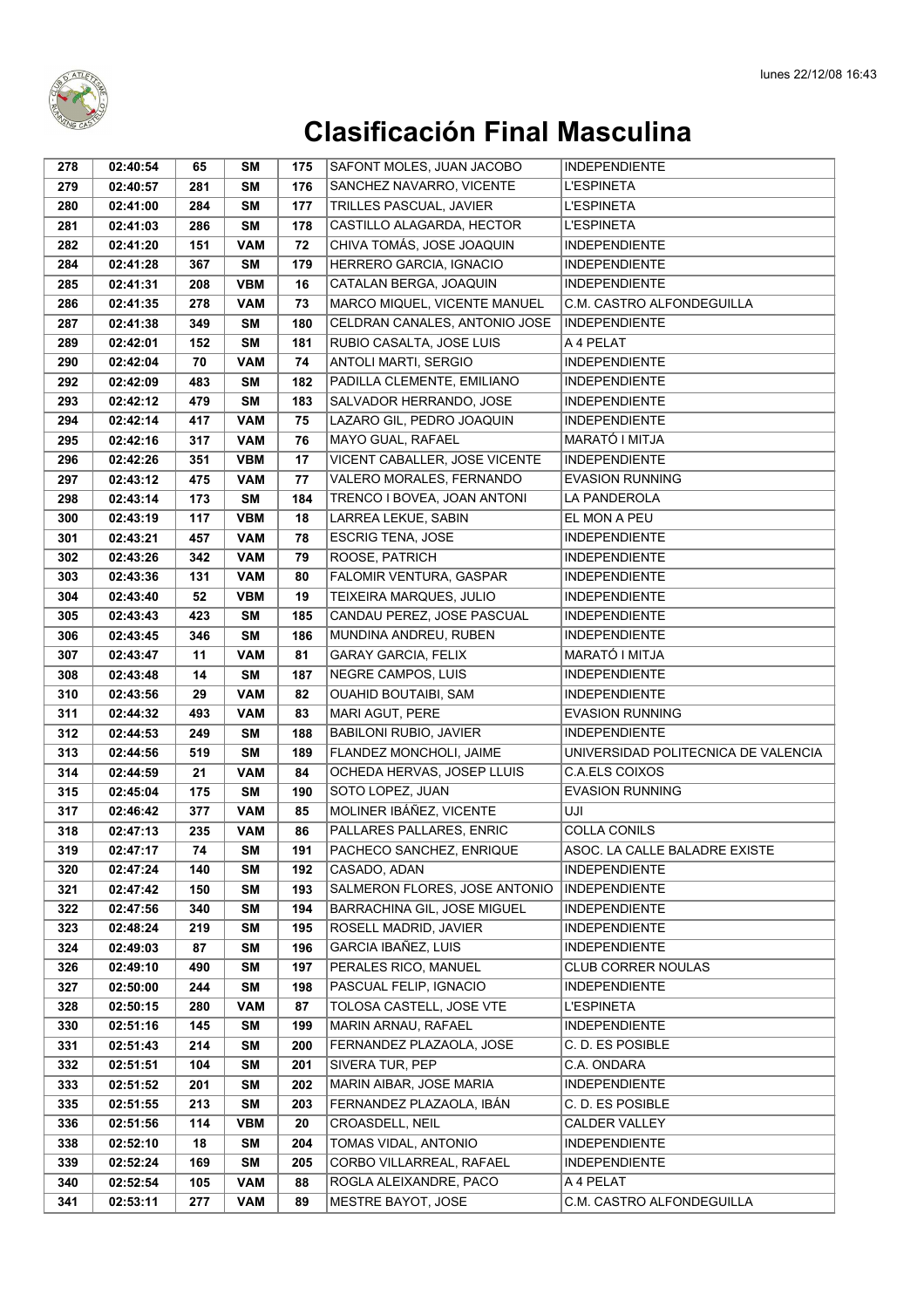

| 342        | 02:53:13             | 279        | <b>VAM</b>               | 90        | VILLALBA GOMEZ, RAFAEL                                    | AMICS DE LA VOLTA AL TERME                     |
|------------|----------------------|------------|--------------------------|-----------|-----------------------------------------------------------|------------------------------------------------|
| 343        | 02:53:15             | 88         | <b>VAM</b>               | 91        | CHORDA MARQUES, ROGER                                     | AMICS DEL CLOT                                 |
| 344        | 02:53:16             | 220        | <b>SM</b>                | 206       | GIMENEZ MARTIN, SERGIO                                    | <b>INDEPENDIENTE</b>                           |
| 345        | 02:53:23             | 380        | <b>VAM</b>               | 92        | GIL ESTELLES, JESUS                                       | MARATÓ I MITJA                                 |
| 346        | 02:53:26             | 149        | <b>SM</b>                | 207       | AMORIN DE VICCENTI, LEONARDO                              | <b>INDEPENDIENTE</b>                           |
| 347        | 02:54:30             | 221        | <b>SM</b>                | 208       | SANCHIS ALTAVA, FERRAN                                    | <b>INDEPENDIENTE</b>                           |
| 348        | 02:54:55             | 318        | <b>VAM</b>               | 93        | ORTIZ MARCO, JORGE                                        | MARATÓ I MITJA                                 |
| 349        | 02:55:12             | 273        | <b>VAM</b>               | 94        | CALVO DOLZ, NANDO                                         | ASSOCIACIO CULTURAL L'ALJAMA                   |
| 352        | 02:55:53             | 93         | SΜ                       | 209       | MIRAVET PORCAR, FRANCISCO                                 | U.A.C.                                         |
| 353        | 02:55:58             | 443        | <b>SM</b>                | 210       | MARCO GUAL, JOSE DELFIN                                   | <b>INDEPENDIENTE</b>                           |
| 354        | 02:56:04             | 300        | <b>SM</b>                | 211       | PALACIOS BERNAD, ALBERT                                   | <b>INDEPENDIENTE</b>                           |
| 355        | 02:56:09             | 167        | <b>VBM</b>               | 21        | MARIN MONFORT, FRANCISCO                                  | ATLETISMO VILLAFRANCA                          |
| 356        | 02:56:22             | 554        | <b>SM</b>                | 212       | LORITE MARTINEZ, JUAN FRANCISCO RUNNING CASTELLÓ          |                                                |
| 357        | 02:56:46             | 497        | <b>VAM</b>               | 95        | MARTINEZ PLAZA, JOAQUIN                                   | <b>INDEPENDIENTE</b>                           |
| 358        | 02:57:08             | 209        | <b>VBM</b>               | 22        | BADAL MARIN, JUAN MANUEL                                  | <b>INDEPENDIENTE</b>                           |
| 359        | 02:57:29             | 180        | <b>SM</b>                | 213       | TORRES NAVARRO, MIGUEL ANGEL                              | <b>SESCOLMURUNNIG</b>                          |
| 360        | 02:57:32             | 181        | <b>SM</b>                | 214       | FABREGAT NAVARRO, SANTIAGO                                | <b>SESCOLMURUNNIG</b>                          |
| 361        | 02:57:59             | 397        | <b>VAM</b>               | 96        | GOMEZ CASTILLO, SERGIO                                    | <b>INDEPENDIENTE</b>                           |
| 362        | 02:58:05             | 79         | <b>VAM</b>               | 97        | VALLÉS FERRER, JAVIER                                     | <b>INDEPENDIENTE</b>                           |
| 364        | 02:58:28             | 338        | <b>SM</b>                | 215       | PERIS GIL, RAUL                                           | LA PANDEROLA                                   |
| 365        | 02:58:29             | 102        | <b>SM</b>                | 216       | FORCADA GALLÉN, EFRÉN                                     | MARATÓ I MITJA                                 |
| 366        | 02:58:30             | 100        | <b>SM</b>                | 217       | FLOR IBAÑEZ, JOSE ANTONIO                                 | <b>INDEPENDIENTE</b>                           |
| 367        | 02:58:31             | 466        | <b>SM</b>                | 218       | TOMAS CASADO, JOAQUIM                                     | <b>INDEPENDIENTE</b>                           |
| 368        | 02:58:33             | 481        | <b>SM</b>                | 219       | JUARANZ GARCIA, ARTUR                                     | <b>INDEPENDIENTE</b>                           |
| 369        | 02:59:07             | 126        | <b>VBM</b>               | 23        | MARTINEZ VALERO, VICENTE                                  | <b>INDEPENDIENTE</b>                           |
| 370        | 03:01:15             | 325        | <b>SM</b>                | 220       | ARNAU TENA, JUAN ANTONIO                                  | <b>INDEPENDIENTE</b>                           |
| 371        | 03:01:50             | 69         | <b>SM</b>                | 221       | CHORDA PALOMERO, ROBERTO                                  | MARATÓ I MITJA                                 |
| 372        | 03:02:02             | 386        | <b>VAM</b>               | 98        | MONTESO GALLEGO, RAMON                                    | <b>CEC</b>                                     |
| 375        | 03:02:53             | 160        | SΜ                       | 222       | VILLALBA FAULI, CESAR                                     | <b>INDEPENDIENTE</b>                           |
| 377        | 03:04:14             | 158        | <b>VAM</b>               | 99        | RODRIGO FERNANDEZ, JUAN                                   | C.A. VILLA DE PATERNA                          |
| 379        | 03:04:50             | 234        | <b>SM</b>                | 223       | LLOBET PORCAR, RAFAEL                                     | <b>INDEPENDIENTE</b>                           |
| 380        | 03:05:15             | 254        | <b>VAM</b>               | 100       | MARTINEZ GALDON, AGUSTIN                                  | <b>INDEPENDIENTE</b>                           |
| 381        | 03:06:17             | 268        | <b>SM</b>                | 224       | GALLEGO CRUZ, RICARDO                                     | <b>INDEPENDIENTE</b>                           |
| 382        | 03:06:22             | 30         | <b>VAM</b>               | 101       | IRIGARAY MARTINEZ, JOSE VICENTE   FRUTINTER               |                                                |
| 383        | 03:06:25             | 35         | <b>SM</b>                | 225       | BARRACHINA BARREDA, DAVID                                 | <b>FRUTINTER</b>                               |
| 385        | 03:06:54             | 271        | VAM                      | 102       | DE MIGUEL ARANDIGOYEN, JOSE                               | INDEPENDIENTE                                  |
| 386        | 03:07:09             | 308        | <b>VAM</b>               | 103       | HERNANDEZ CASTELL, DIEGO                                  | MARATÓ I MITJA                                 |
| 387        | 03:08:12             | 336        | <b>VAM</b>               | 104       | ROBLES GOMEZ, RAMON                                       | <b>INDEPENDIENTE</b>                           |
| 388        | 03:08:37             | 496        | <b>SM</b>                | 226       | RODRIGUEZ BARREDA, RUDY                                   | <b>INDEPENDIENTE</b>                           |
| 389        | 03:08:41             | 504        | <b>SM</b>                | 227       | CAÑAS OBRERO, JUAN FRANCISCO<br>OLIVER RUIZ, JUAN ANTONIO | <b>INDEPENDIENTE</b><br><b>EVASION RUNNING</b> |
| 390<br>391 | 03:09:21<br>03:09:24 | 198<br>444 | <b>VBM</b><br><b>VAM</b> | 24<br>105 | FORNAS ZORITA, MIGUEL ANGEL                               | C.M. EL CARBO                                  |
| 392        | 03:09:27             | 439        | <b>VAM</b>               | 106       | CASANOVA CUEVAS, JUAN VICENTE                             | <b>INDEPENDIENTE</b>                           |
| 393        | 03:09:59             | 411        | <b>VBM</b>               | 25        | <b>GARCIA MENDEZ, FERNANDO</b>                            | MARATÓ I MITJA                                 |
| 394        | 03:10:38             | 282        | <b>SM</b>                | 228       | CANGAS VADILLO, TONI                                      | <b>L'ESPINETA</b>                              |
| 397        | 03:14:39             | 363        | <b>SM</b>                | 229       | <b>GUAL LUIS, RAFA</b>                                    | <b>INDEPENDIENTE</b>                           |
| 399        | 03:15:05             | 218        | <b>SM</b>                | 230       | ESTARLICH ESPAÑA, FRANCISCO                               | <b>INDEPENDIENTE</b>                           |
| 400        | 03:15:36             | 135        | <b>SM</b>                | 231       | FUENTES HERNANDEZ, JOSE                                   | ALQUERIES RUNNING                              |
| 401        | 03:15:38             | 247        | <b>VAM</b>               | 107       | PITARCH AGOST, ENRIQUE                                    | MONTAÑA PIOLET                                 |
| 402        | 03:15:42             | 123        | SΜ                       | 232       | DOMINGO VILAR, JORGE                                      | ALQUERIES RUNNING                              |
| 403        | 03:15:48             | 385        | <b>VAM</b>               | 108       | <b>BARTOLL, JORGE LUIS</b>                                | <b>TREPA CASTELLET</b>                         |
| 405        | 03:16:17             | 217        | <b>SM</b>                | 233       | JUARES ALBUIXECH, LUIS                                    | <b>INDEPENDIENTE</b>                           |
| 406        | 03:16:32             | 136        | <b>SM</b>                | 234       | QUINTERO CARDA, MANUEL                                    | <b>INDEPENDIENTE</b>                           |
| 407        | 03:16:53             | 369        | <b>SM</b>                | 235       | ORTEGA TOMAS, MIGUEL                                      | <b>INDEPENDIENTE</b>                           |
|            |                      |            |                          |           |                                                           |                                                |